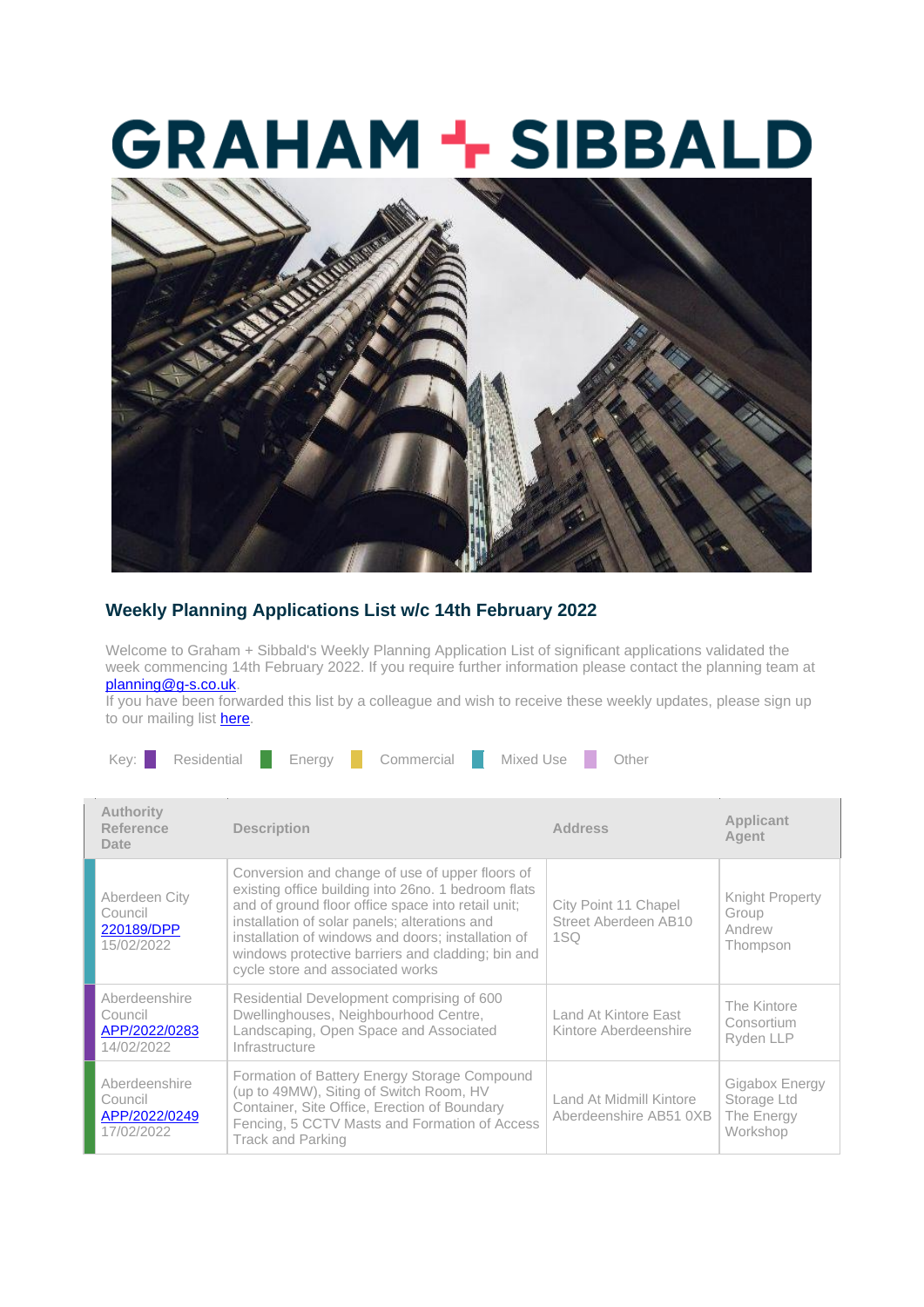| Argyll & Bute<br>Council<br>21/02360/PP<br>16/02/2022            | Formation of brewery and distillery comprising<br>erection of visitor centre, production building,<br>processing building, pump house and bonded<br>warehouse, installation of sewage treatment plant<br>and formation of vehicular access                                                                                                                        | Land South Of<br>Glenegedale River And<br>East Of Islay Airport<br>Glenegedale Isle Of Islay<br>Argyll And Bute                                                                 | The Islay Boys<br>Limited<br><b>CMA Architects</b>                                                                        |
|------------------------------------------------------------------|-------------------------------------------------------------------------------------------------------------------------------------------------------------------------------------------------------------------------------------------------------------------------------------------------------------------------------------------------------------------|---------------------------------------------------------------------------------------------------------------------------------------------------------------------------------|---------------------------------------------------------------------------------------------------------------------------|
| Dumfries and<br>Galloway Council<br>22/0119/S42<br>14/02/2022    | ERECTION OF 8 WIND TURBINES (UP TO<br>135M TO BLADE TIP), AND ANCILLARY<br><b>INFRASTRUCTURE INCLUDING</b><br>TRANSFORMER KIOSKS, CRANE<br>HANDSTANDINGS, CONTROL BUILDING AND<br>SUBSTATION, 2 PERMANENT ANEMOMETER<br>MASTS (MAX HEIGHT 80M), 4 BORROW PITS,<br>2 TEMPORARY CONSTRUCTION<br>COMPOUNDS, AND FORMATION OF ACCESS<br>TRACKS, AND ASSOCIATED WORKS) | Land Forming Part Of<br>Loganhead Commercial<br><b>Forestry Plantation</b><br>Approximately 4KM To<br>The North West Of<br>Langholm & 15KM To<br>The North East Of<br>Lockerbie | Miss Kirstin<br>Leckie                                                                                                    |
| Edinburgh City<br>Council<br>22/00533/FUL<br>11/02/2022          | Demolition of existing public house and erection<br>of a three storey building plus basement to<br>accommodate seven flats and associated<br>infrastructure                                                                                                                                                                                                       | 49 - 51 Eyre Place<br>Edinburgh EH3 5EY                                                                                                                                         | <b>Eyre Place</b><br>Properties Ltd<br>McLaren<br>Murdoch &<br><b>Hamilton</b>                                            |
| Fife Council<br>22/00222/FULL<br>18/02/2022                      | Erection of 58 affordable housing units including<br>associated access, landscaping, infrastructure<br>and formation of hardstanding                                                                                                                                                                                                                              | Land At Astro Soccer<br><b>Complex Viewfield</b><br>Glenrothes Fife                                                                                                             | Robertson<br>Partnership<br>Homes and Fife<br>Council<br><b>EMA Architecture</b><br>and Design                            |
| North Ayrshire<br>Council<br>22/00126/PP<br>17/02/2022           | Erection of residential care accomodation<br>consisting of 4 no two storey blocks including<br>formation of access road leading from existing<br>driveway, provision of garden ground, car<br>parking, new footpaths, landscaping, treeworks<br>and drainage                                                                                                      | Site To North Of<br>Moorpark House Kilbirnie<br>Ayrshire                                                                                                                        | The<br>Huntercombe<br>Group Manco Ltd<br>F.A.O. Mr Julian<br>Wilson<br>Troyka<br>Associates Ltd<br>F.A.O. Amanda<br>Jones |
| North Ayrshire<br>Council<br>22/00160/EIASCR<br>14/02/2022       | Screening Request Proposed Industrial<br>Development (Use Classes 4, 5 & 6)                                                                                                                                                                                                                                                                                       | Site At Eurocentral<br>Roundabouts And Link<br>Road Over A8<br><b>Eurocentral Holytown</b><br>North Lanarkshire                                                                 | Ironside Farrar<br>Ltd                                                                                                    |
| Perth & Kinross<br>Council<br>22/00264/FLL<br>16/02/2022         | Erection of a 23-bed holiday accommodation<br>lodge                                                                                                                                                                                                                                                                                                               | Land 50 Metres East Of<br>Pitlochry Golf Club Golf<br><b>Course Road Pitlochry</b>                                                                                              | Pitlochry Golf<br>Ltd<br>Fearn<br>Macpherson<br>Chartered<br>Architects                                                   |
| <b>Scottish Borders</b><br>Council<br>22/00267/SCO<br>17/02/2022 | Scoping Application for a Wind Farm comprising<br>up to 12 turbines with a maximum tip height of<br>200 <sub>m</sub>                                                                                                                                                                                                                                              | Land North East And<br>North West Of<br>Farmhouse Braidlie<br>(Windy Edge) Hawick<br><b>Scottish Borders</b>                                                                    | Energiekontor<br>UK Ltd<br>The Scottish<br>Government                                                                     |
| <b>Scottish Borders</b><br>Council<br>22/00245/SCR<br>15/02/2022 | Erection of 60 Bed Residential Care facility with<br>communal and support facilities, Supported<br>Living Unit 2: Accommodation for adults with<br>learning disabilities for 8-10 residents and<br>Supported Living Unit 3: Accommodation for<br>adults with learning disabilities. 8 no. flats and<br>associated communal and support facilites                  | Zone 5 Lowwood Estate<br><b>Tweedbank Scottish</b><br><b>Border</b>                                                                                                             | <b>Scottish Borders</b><br>Council<br>J M Architects                                                                      |